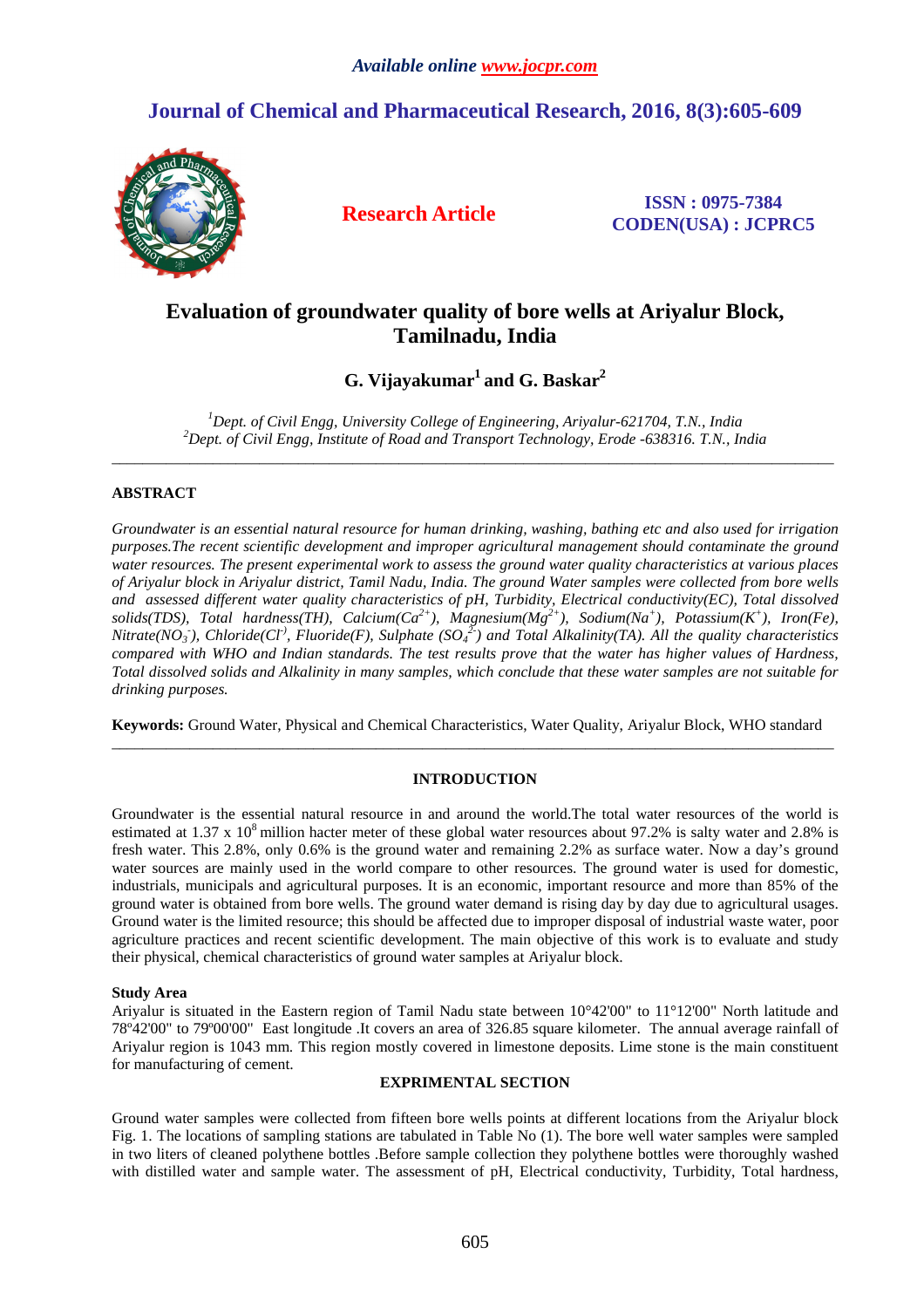Magnesium, Calcium, Sodium, Potassium, Nitrate, Chloride, Iron, Sulphate and Fluoride were carried out as per norms of WHO[18][19] and BIS[4] standards.

\_\_\_\_\_\_\_\_\_\_\_\_\_\_\_\_\_\_\_\_\_\_\_\_\_\_\_\_\_\_\_\_\_\_\_\_\_\_\_\_\_\_\_\_\_\_\_\_\_\_\_\_\_\_\_\_\_\_\_\_\_\_\_\_\_\_\_\_\_\_\_\_\_\_\_\_\_\_



#### **Figure 1: Ariyalur Block Location Map**

|  |  | <b>Table 1: Sampling Locations</b> |
|--|--|------------------------------------|
|--|--|------------------------------------|

| Sample No       | <b>Sampling Location</b> | <b>Block</b>    | <b>District</b> |
|-----------------|--------------------------|-----------------|-----------------|
| S1              | Kavanur                  | <b>ARIYALUR</b> | <b>ARIYALUR</b> |
| S <sub>2</sub>  | Thelur                   | <b>ARIYALUR</b> | <b>ARIYALUR</b> |
| S <sub>3</sub>  | Periyanagalur            | <b>ARIYALUR</b> | <b>ARIYALUR</b> |
| S <sub>4</sub>  | Kairlabad                | <b>ARIYALUR</b> | <b>ARIYALUR</b> |
| S <sub>5</sub>  | Ponambalampatti          | <b>ARIYALUR</b> | <b>ARIYALUR</b> |
| S6              | Hastinapuram             | <b>ARIYALUR</b> | <b>ARIYALUR</b> |
| S7              | Siruvallur               | <b>ARIYALUR</b> | <b>ARIYALUR</b> |
| S8              | Reddipalayam             | <b>ARIYALUR</b> | <b>ARIYALUR</b> |
| S <sub>9</sub>  | Vilangudi                | <b>ARIYALUR</b> | <b>ARIYALUR</b> |
| S <sub>10</sub> | Nagamangalam             | <b>ARIYALUR</b> | <b>ARIYALUR</b> |
| S <sub>11</sub> | Melakaruppur             | <b>ARIYALUR</b> | <b>ARIYALUR</b> |
| S <sub>12</sub> | Priyathirukonam          | <b>ARIYALUR</b> | <b>ARIYALUR</b> |
| S <sub>13</sub> | Sundakudi                | <b>ARIYALUR</b> | <b>ARIYALUR</b> |
| S <sub>14</sub> | Pungankuzhi              | <b>ARIYALUR</b> | <b>ARIYALUR</b> |
| S <sub>15</sub> | Arungal                  | <b>ARIYALUR</b> | <b>ARIYALUR</b> |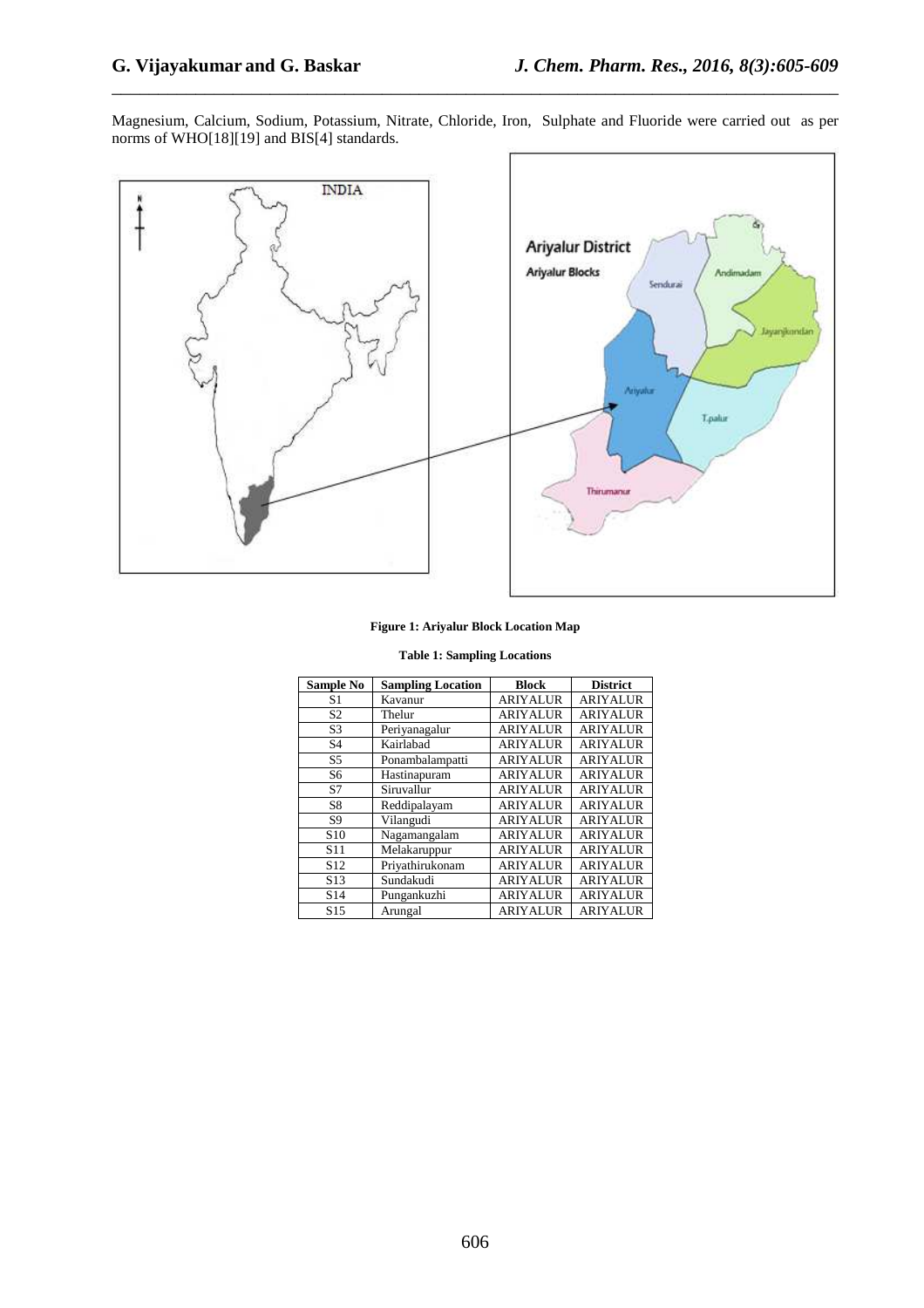|                 | <b>Physical characteristics</b> |              |                  |      |            |  |  |  |  |  |
|-----------------|---------------------------------|--------------|------------------|------|------------|--|--|--|--|--|
| Sample No       | Appearance                      | <b>Color</b> | Odour            | ЕC   | <b>TDS</b> |  |  |  |  |  |
| S <sub>1</sub>  | Clear                           | Colorless    | <b>Odourless</b> | 1100 | 590        |  |  |  |  |  |
| S <sub>2</sub>  | Clear                           | Colorless    | Odourless        | 1068 | 525        |  |  |  |  |  |
| S <sub>3</sub>  | Clear                           | Colorless    | <b>Odourless</b> | 612  | 389        |  |  |  |  |  |
| S <sub>4</sub>  | Clear                           | Colorless    | <b>Odourless</b> | 2066 | 1095       |  |  |  |  |  |
| S <sub>5</sub>  | Clear                           | Colorless    | Odourless        | 1176 | 567        |  |  |  |  |  |
| S <sub>6</sub>  | Clear                           | Colorless    | <b>Odourless</b> | 1366 | 726        |  |  |  |  |  |
| S7              | Clear                           | Colorless    | <b>Odourless</b> | 788  | 340        |  |  |  |  |  |
| S8              | Clear                           | Colorless    | <b>Odourless</b> | 1362 | 721        |  |  |  |  |  |
| S <sub>9</sub>  | Clear                           | Colorless    | Odourless        | 1368 | 736        |  |  |  |  |  |
| S <sub>10</sub> | Clear                           | Colorless    | Odourless        | 2122 | 1022       |  |  |  |  |  |
| S <sub>11</sub> | Clear                           | Colorless    | <b>Odourless</b> | 1044 | 504        |  |  |  |  |  |
| S <sub>12</sub> | Clear                           | Colorless    | Odourless        | 1422 | 786        |  |  |  |  |  |
| S <sub>13</sub> | Clear                           | Colorless    | Odourless        | 3122 | 1876       |  |  |  |  |  |
| S <sub>14</sub> | Clear                           | Colorless    | <b>Odourless</b> | 688  | 392        |  |  |  |  |  |
| S <sub>15</sub> | Clear                           | Colorless    | Odourless        | 1174 | 546        |  |  |  |  |  |

**Table 2: Physical characteristics values obtained in the study area** 

\_\_\_\_\_\_\_\_\_\_\_\_\_\_\_\_\_\_\_\_\_\_\_\_\_\_\_\_\_\_\_\_\_\_\_\_\_\_\_\_\_\_\_\_\_\_\_\_\_\_\_\_\_\_\_\_\_\_\_\_\_\_\_\_\_\_\_\_\_\_\_\_\_\_\_\_\_\_

## **Table 3: Chemical characteristics values obtained in the study area**

| <b>Sample</b>   | <b>Chemical characteristics</b> |     |     |           |           |     |                              |                 |          |     |                |       |
|-----------------|---------------------------------|-----|-----|-----------|-----------|-----|------------------------------|-----------------|----------|-----|----------------|-------|
| No.             | рH                              | TA  | TH  | $Ca^{2+}$ | $Mg^{2+}$ | CF  | SO <sub>4</sub> <sup>2</sup> | NO <sub>3</sub> | Fe       | F   | $\mathbf{K}^+$ | $Na+$ |
| S1              | 7.4                             | 248 | 200 | 112       | 88        | 100 | 6                            | 6               | $\Omega$ | 0.2 | 28             | 142   |
| S <sub>2</sub>  | 8.1                             | 240 | 100 | 122       | 72        | 88  | 3                            | $\overline{2}$  | $\Omega$ | 0.2 | 26             | 138   |
| S <sub>3</sub>  | 8.0                             | 240 | 140 | 134       | 64        | 30  | 4                            | $\overline{c}$  | $\Omega$ | 0.2 | 18             | 64    |
| S4              | 7.5                             | 376 | 272 | 104       | 62        | 240 | 4                            | 16              | $\Omega$ | 0.2 | 48             | 172   |
| S5              | 7.9                             | 280 | 184 | 88        | 52        | 84  | 8                            | $\overline{2}$  | $\Omega$ | 0.2 | 26             | 144   |
| S6              | 8.1                             | 272 | 260 | 112       | 72        | 140 | 12                           | 3               | $\Omega$ | 0.2 | 34             | 152   |
| S7              | 7.9                             | 176 | 84  | 57        | 32        | 42  | 4                            | $\overline{c}$  | $\Omega$ | 0.2 | 22             | 68    |
| S8              | 7.0                             | 372 | 248 | 142       | 76        | 94  | 10                           | $\overline{4}$  | $\Omega$ | 0.2 | 36             | 148   |
| S9              | 7.7                             | 360 | 244 | 138       | 65        | 112 | 6                            | $\overline{c}$  | $\Omega$ | 0.2 | 34             | 143   |
| S <sub>10</sub> | 7.4                             | 400 | 172 | 126       | 58        | 220 | 18                           | $\overline{c}$  | $\Omega$ | 0.2 | 46             | 158   |
| S <sub>11</sub> | 7.4                             | 244 | 168 | 118       | 62        | 62  | 24                           | $\overline{c}$  | $\Omega$ | 0.2 | 24             | 136   |
| S <sub>12</sub> | 7.8                             | 340 | 272 | 134       | 66        | 112 | 25                           | $\overline{c}$  | $\Omega$ | 0.2 | 32             | 152   |
| S <sub>13</sub> | 7.2                             | 500 | 460 | 152       | 94        | 488 | 48                           | 6               | $\Omega$ | 0.2 | 68             | 208   |
| S <sub>14</sub> | 7.8                             | 180 | 132 | 98        | 52        | 66  | 4                            | 15              | $\Omega$ | 0.2 | 22             | 68    |
| S <sub>15</sub> | 7.4                             | 200 | 172 | 120       | 48        | 124 | 10                           | $\overline{c}$  | $\Omega$ | 0.2 | 26             | 128   |

**Table 4: Comparative table for Physical analysis characteristics of bore well water samples with standards** 

| <b>Physical</b>     | <b>Concentrations of ions</b>    |      | Average          | BIS              | <b>WHO</b>       | Percentage of bore well water samples |
|---------------------|----------------------------------|------|------------------|------------------|------------------|---------------------------------------|
| Characteristics     | <b>Minimum</b><br><b>Maximum</b> |      | Value            | <b>Standards</b> | <b>Standards</b> | exceeding permissible limit           |
| Appearance          | Clear                            |      | Clear            | Clear            | Clear            | Nil                                   |
| Color               | Colorless                        |      | Colorless        | Colorless        | Colorless        | Nil                                   |
| Odour               | Odourless                        |      | <b>Odourless</b> | <b>Odourless</b> | <b>Odourless</b> | Nil                                   |
| $EC$ ( $\mu s/cm$ ) | 612                              | 3122 | 1365.2           | 750-2250         | 1000-2000        | 0.6                                   |
| TDS(mg/l)           | 389                              | 1876 | 721              | 500              | 500              | 80                                    |

**Table 5: Comparative table for Chemical analysis characteristics of bore well water samples with standards** 

| <b>Chemical</b>        | <b>Concentrations of ions</b> |                | Average  | <b>BIS</b>       | <b>WHO</b>       | Percentage of bore well water samples |
|------------------------|-------------------------------|----------------|----------|------------------|------------------|---------------------------------------|
| <b>Characteristics</b> | <b>Minimum</b>                | <b>Maximum</b> | Value    | <b>Standards</b> | <b>Standards</b> | exceeding permissible limit           |
| $pH^*$                 | 7.00                          | 8.10           | 7.64     | $6.5 - 8.5$      | $7 - 8.5$        | Nil                                   |
| Total alkalinity       | 176                           | 500            | 295.2    | 200              | 100              | 87                                    |
| <b>Total hardness</b>  | 84                            | 460            | 207.2    | 300              | 300              | 0.6                                   |
| Calcium                | 57                            | 152            | 117.13   | 75               | 75               | 93                                    |
| Magnesium              | 32                            | 94             | 64.2     | 50               | 50               | 87                                    |
| Chloride               | 42                            | 488            | 133.46   | 250              | 200              | 0.6                                   |
| Sulphate               | 3                             | 48             | 12.4     | <b>200</b>       | 200              | Nil                                   |
| Nitrate                | 2                             | 16             | 4.53     | 100              | 100              | Nil                                   |
| Iron                   | $\Omega$                      |                | $\Omega$ | 0.321            |                  | Nil                                   |
| Fluoride               | 0.2                           | 0.2            | 0.2      |                  |                  | Nil                                   |
| Potassium              | 18                            | 68             | 32.66    | 12               | 12               | 100                                   |
| Sodium                 | 64                            | 208            | 34.73    | <b>200</b>       | 200              | 0.6                                   |

*\* Except pH, all the values of chemical parameters are given in mg/l*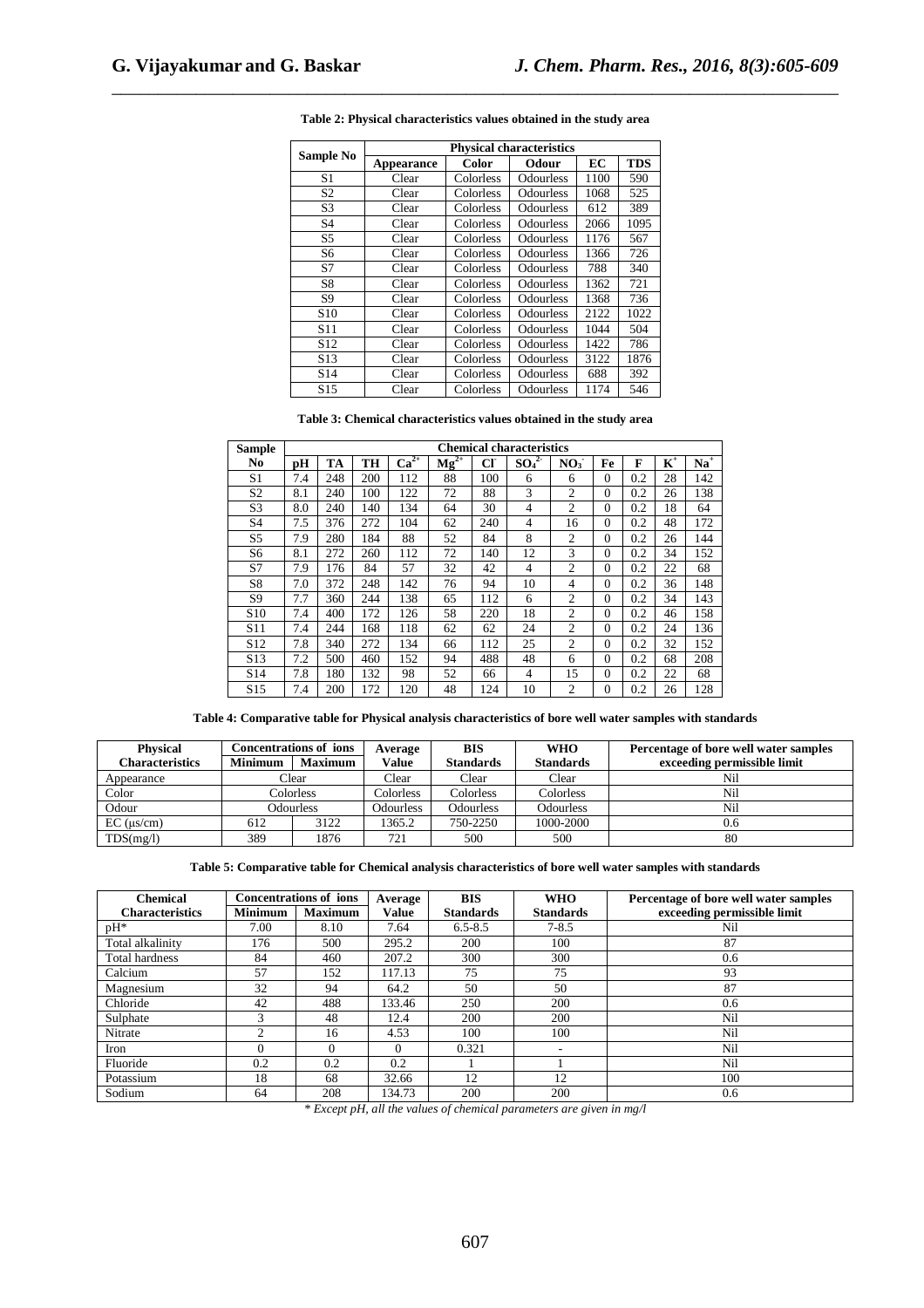### **RESULTS AND DISCUSSION**

\_\_\_\_\_\_\_\_\_\_\_\_\_\_\_\_\_\_\_\_\_\_\_\_\_\_\_\_\_\_\_\_\_\_\_\_\_\_\_\_\_\_\_\_\_\_\_\_\_\_\_\_\_\_\_\_\_\_\_\_\_\_\_\_\_\_\_\_\_\_\_\_\_\_\_\_\_\_

The analyzed Physical and Chemical characteristics of bore well water samples are shown in Table No (2) and Table No (3). The bore well ground water sample parameters values were compared with as per norms of WHO and BIS standards as shown in Table No (4) & (5).The pH (Hydrogen ion concentration) parameter value of ground water samples varies between 7.00 to 8.10 (Table No 2). The pH average value was 7.36. This parameter values are within WHO and BIS permissible norms. If pH parameter value is more than the acceptable limit means, this will cause the soil fertility and quality characteristics .

From the Table No (4), we observed that value of EC parameter was varies from 612 to 3122 µs/cm, which proves that the values are within the acceptable limit, except one station of bore well water sample. The Electrical conductivity parameter value more than the permissible limit means, this will affect the soil fertility and quality characteristics [1] [2]. This type water is not suitable for agriculture and drinking usage [3]. The permissible and acceptable limit of Total dissolved solids (TDS) as per WHO and BIS Standard is 500 mg/l. From the test results we conclude that 80% of bore well water samples are having higher concentration of dissolved solids. The TDS parameter values vary from 389 mg/l to 1876 mg/l. The TDS average value of bore well water sample is 721 mg/l. This analyzed result proves that the water is not suitable for drinking and agricultural purposes. Higher concentration value of TDS will affect the soil fertility characteristics [5] [6] [7].

The Total alkalinity of ground water sample is based on presence of Carbonate and bicarbonate salts [9] [11]. The maximum permissible limit value of alkalinity parameter concentration as per norms of BIS Standard is 200 mg/l. The analyzed test results indicate 87% of bore well water samples having higher alkalinity concentration. From the Table No (4) we observed that the alkalinity values vary from 176 mg/l to 500 mg/l with an average value of 295.2 mg/l. The Total hardness values varies from 84mg/l to 460 mg/l. Average value of total hardness observed in the area was 207.20 mg/l. Based on the concentration of total hardness, the water can be classified as soft water (0 to 70 mg/L), moderately hard water ( 75 to 150 mg/L), hard water (150 to 300 mg/L) and very hard water (above 300mg/L) [8] [10] .From the study area we observed that the 0.06 % percent bore well water samples are exceeding permissible value as per norms of WHO and BIS standard . Remaining samples are below the limit. But (Freeda Grana Rani D et al) [8]. Study 2006 indicates 80 % percent bore well water samples are exceeding permissible limit. This result proves that the bore well water is not suitable for drinking and agricultural purposes.

Calcium is the very important compound in the ground water [12]. The permissible limit value of calcium for drinking purpose as per standard is 75 mg/l. Higher value of calcium concentration in the drinking water will induced heart diseases in human body [14][15]. From Table No (4) we observed that the minimum value of calcium concentration in the study area was 57 mg/l. and the maximum value of 152 mg/l. The average value is 117.3 mg/l. The analyzed test results conclude that 93 percentage of bore well water samples are having higher than permissible limit, this is mainly due to presence of limestone in the study area. The test value of magnesium was varies from 32mg/l to 94 mg/l. The average value of magnesium concentration in the above locations is 64.20 mg/l. The maximum allowable permissible limit of magnesium based on Standard is 50 mg/l. The Table No (4) indicates that 87 percentage bore well water samples are exceeding the permissible limit. 13 percentage of ground samples only within the limit. Higher value of magnesium concentration will affect the human and animal health condition [13].

The chloride concentration permissible limit as per BIS Standards is 250 mg/l and a WHO standard is 200 mg/l. respectively. In our study area, the chloride concentration values vary from 42 mg/l to 488 mg/l. The chloride concentration average value of study area is 133.46 mg/l. From the test results we concluded that 0.6 percentages bore well water samples are having higher than the permissible value. Higher chloride concentration will affect the kidney in the human body [16]. The acceptable permissible limit of sulphate as per Standard is 200mg/l. The Table No (4) indicates the minimum value of sulphate is 3 mg/l and the maximum value of sulphate is 48 mg/l with an average value of 12.40 mg/l .From the analyzed results we concluded that all the bore well water samples are within the permissible limit. Higher concentration of sulphate will increase the total hardness and Electrical conductivity value of water [17].

The acceptable permissible value of nitrate concentration as per standard is 100 mg/l. The Table No (4) indicates the lowest value as 2 mg/l and the highest value as 4.53 mg/l with an average value of 6.60 mg/l .This indicates the all bore well water samples are within the standards. Iron is the important element for all living organisms [14]. Higher amount of iron content causes toxicity [16]. The Table No (4) shows there is no iron concentration in the study area .All bore well water the samples are within the standards.

The Fluoride ion concentration of all the ground water sample is 0.20 mg/l .The acceptable permissible limit of fluoride concentration as per standard is 1 mg/l. Table No (4) indicates the average concentration of fluoride in the